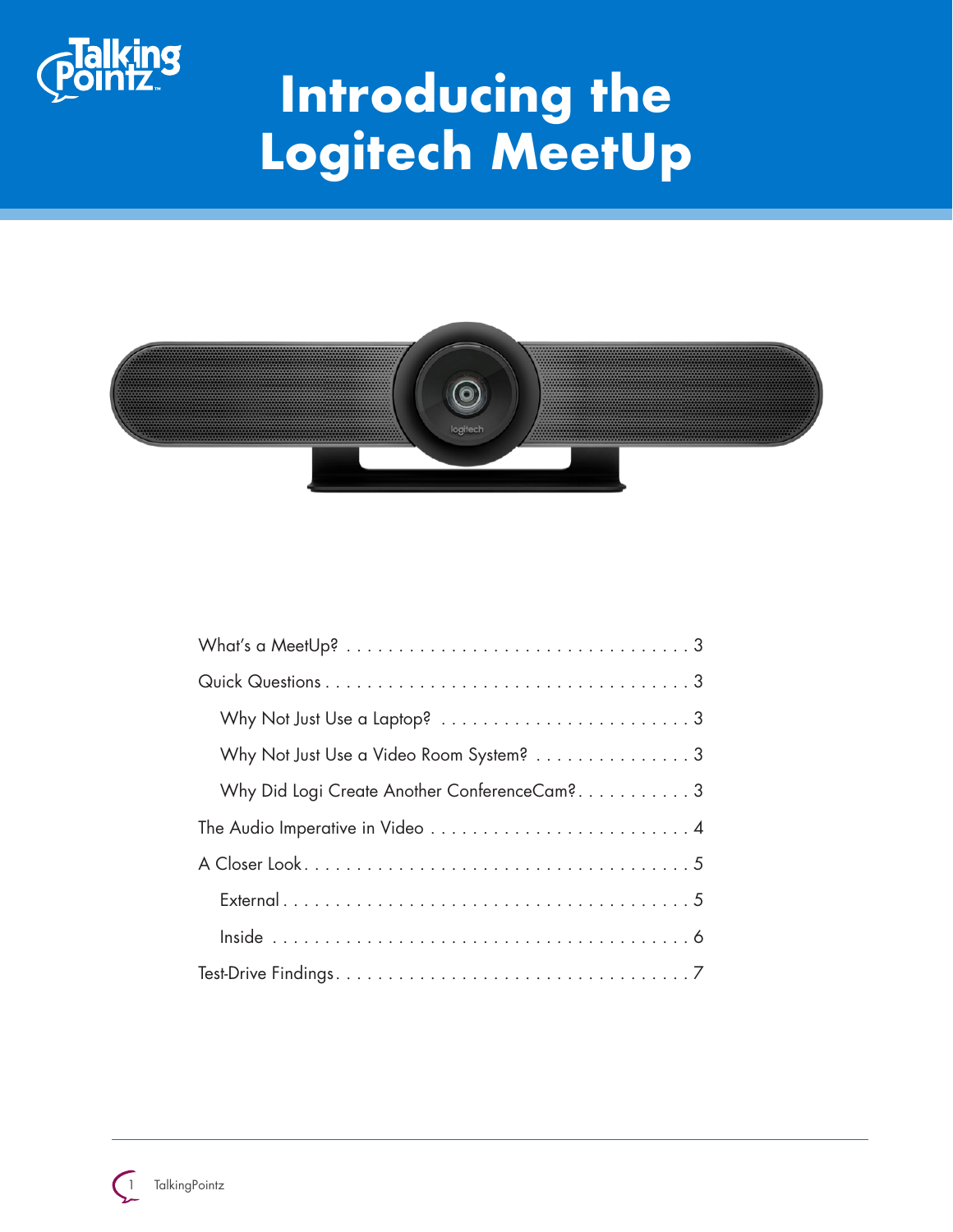

The Logitech MeetUp is Logitech's newest ConferenceCam solution. It's referred to as an all-in-one videoconferencing solution, but that term may require some explanation. First of all, all-in-one ConferenceCam doesn't include the display. An integrated display would limit options, increase prices, and shorten the product's lifespan. Nor does it include the processor. The all-in-one refers to the speaker, microphone, and camera.



Unfortunately, all-in-one video devices don't have the best reputation. That's because providing all-in-one video is actually very hard to do. It may not sound difficult – after all, most televisions combine a display with speakers, and most conference phones combine speaker with microphones. However, combining speakers, microphones, and cameras into a room solution for multiple people is difficult because the technologies are inherently incompatible.

Putting microphones near speakers creates feedback and echo. Putting speakers next to a camera can cause picture shake through vibration. The problem has two easy resolutions: separate the camera from the audio components or dumb down the components. Instead, the MeetUp takes a tougher road and pulls it off.

To fully appreciate that development, consider the options. Separating the audio devices from the camera creates a wiring mess. More importantly, it means that the people talking on the wall have their voices coming from the table. Great video and audio quality, but still a disjointed experience. The other easy path is to use dumb devices – after all, a standard-resolution camera won't be as susceptible to the speaker vibrations. If the microphones are not that sensitive, they won't pick up so much background noise.

But why compromise on audio and video on a device designed for audio and video? There's a move afoot to video-enable smaller rooms, but it's a wasted effort if the room isn't fit for purpose. Logitech is attempting to fill the niche of quality peripherals with MeetUp – a no-compromise conferencing solution intended for smaller rooms.

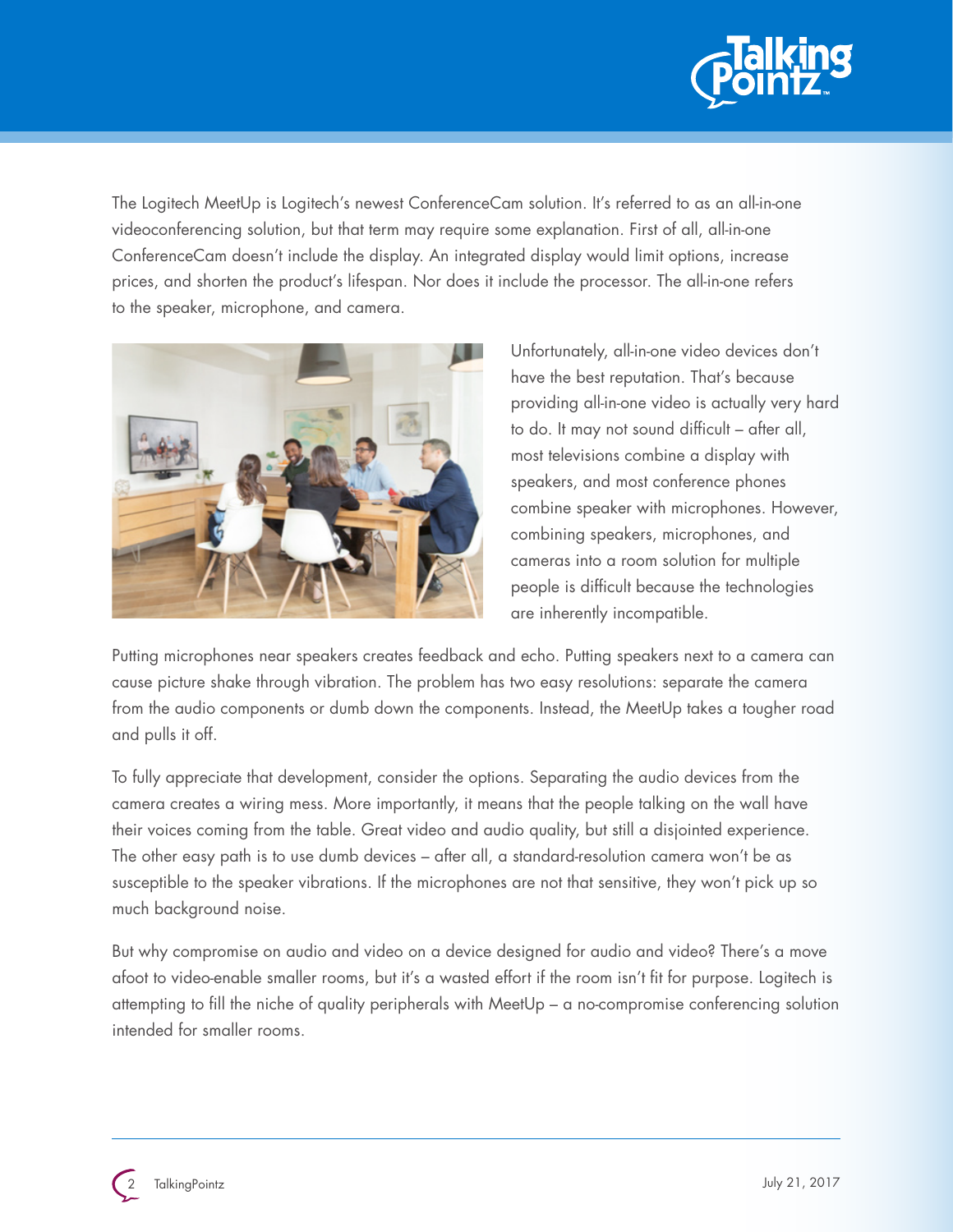

## **What's a MeetUp?**

Logitech currently offers three small room conferencing products in its ConferenceCam lineup. Each provides a laptop or PC with an external microphone, speaker, and camera intended to adapt conferencing and collaboration solutions into a system for multiple people. In addition to its small room ConferenceCams, Logitech offers GROUP for medium to large rooms.

In addition to the new MeetUp, Logitech's other two small room ConferenceCam products are:

- **BCC950:** Introduced in 2012, it's intended for use on a small table or desktop and contains an HD 1080p eyeball camera mounted atop a conference saucer. Suitable for small groups. With its 78-degree field of view, it is better suited to personal use. It serves its niche well, but it's getting a bit long in the tooth,
- **ConferenceCam Connect:** Introduced in 2014, this is the current workhorse. Its cylindrical design puts a 1080p camera with a 90-degree field of view atop a speakerphone tower. It's an all-in-one solution intended for tabletop use. Reasonably accommodates groups of up to six participants.

MeetUp is the newest and most sophisticated member of the portfolio and offers improved video and sound. It's a front-of-room solution designed to be atop or below the display(s). It offers the latest video technology (4K camera with 13 megapixels) and a 120 degree field of view that's optimized for smaller rooms. It's speaker and beamforming microphone system makes it likely the best audio device Logitech has ever made — in fact one of the best we've tested.

The ConferenceCam family of products is intended to complement popular PC applications such as Skype for Business, WebEx, and Zoom. It carries compatibility certifications from those vendors and many more. ConferenceCams work well with most apps because, to the PC, they appear as simple plug-and-play USB devices (speaker, microphone, and camera). No special drivers or additional software are required.

### **QUICK QUESTIONS**

#### **Why Not Just Use a Laptop?**

Laptops alone are not ideal for group meetings – their displays are too small, their cameras are too limited, and the audio quality is unsuitable for group situations. It's far better to create a room environment with a large display and appropriately sized audio and visual components.

#### **Why Not Just Use a Video Room System?**

While dedicated room systems continue to have their place, using PC/laptop peripherals gives a powerful, low-cost alternative for mass deployments. After some 20 years of videoconferencing, room systems have only been installed in an estimated 5-10% of the conference rooms out there. The laptop peripheral approach is suitable for mass-adoption.

#### **Why Did Logi Create Another ConferenceCam?**

Video equipment and services continue to improve. Neither of Logitech's existing smallroom solutions offers 120-degree FOV, 4K video or front-of-room audio. MeetUp offers excellent audio, and it can accommodate more people, up to eight participants.

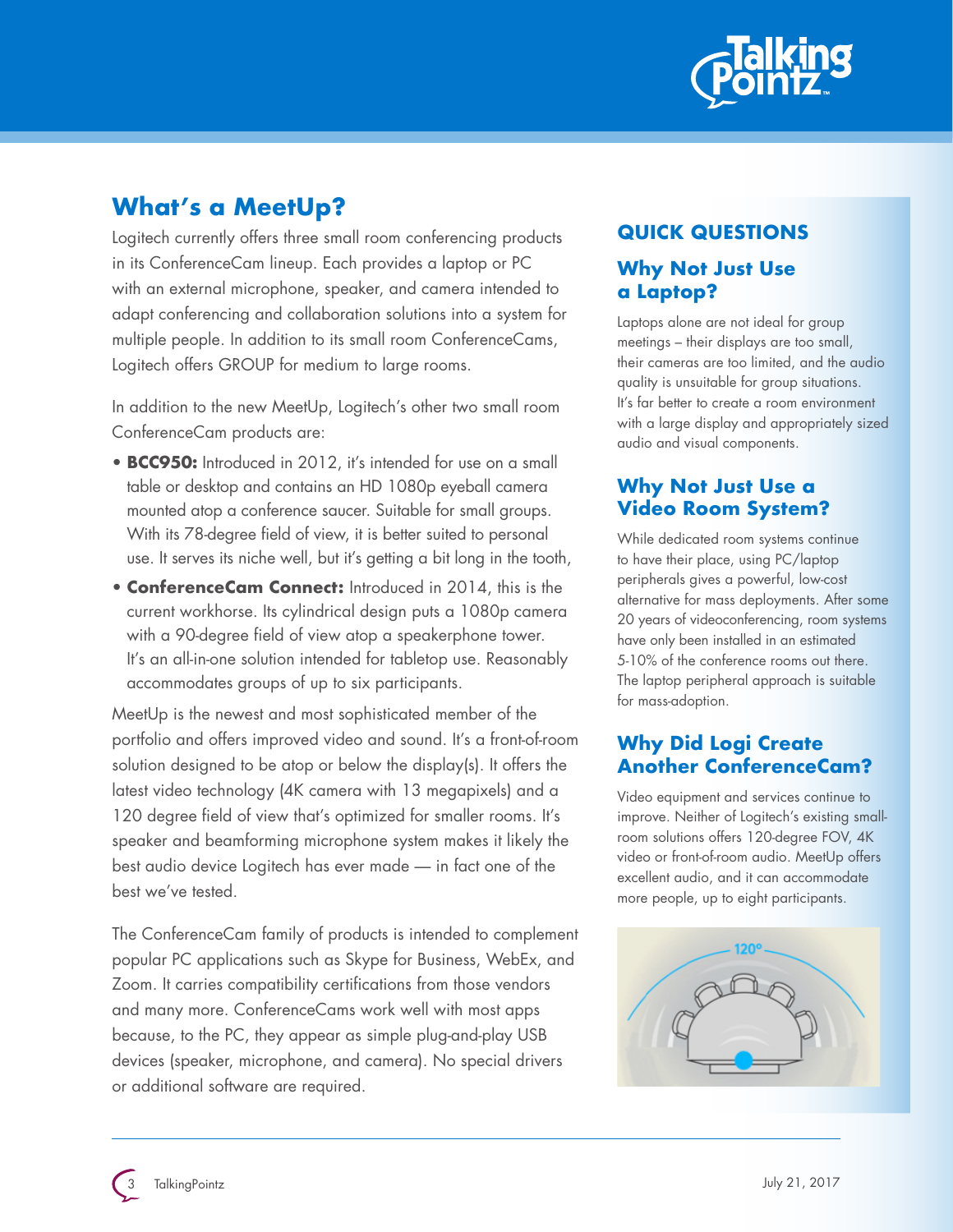

MeetUp is a welcome addition to a growing market segment: small conference rooms and huddle spaces. Visual communications are increasing due to the rising popularity of distributed teams, inexpensive meeting services, and the collaboration effectiveness of screen sharing. With a list price at about \$900, it's a fairly cost-effective way to video-enable small and informal meeting rooms for effective video and collaboration.

Having employees use their laptops to power huddle room conferencing environments simplifies training and implementation. Shared room systems get complicated for several reasons. For example, as they need to be secured, yet accessible, they require secure integration into security directories and calendaring systems. Using personal devices requires no additional measures or training.

That doesn't mean, however, that the MeetUp won't be used for dedicated room systems. No doubt, several vendors will leverage the MeetUp with dedicated PCs such as the Intel NUC. Still, the MeetUp is not a complete room system; it's an option for the audio and visual peripherals.

## **The Audio Imperative in Video**

Audio is the most crucial aspect of videoconferencing technology. It's not intuitive, and buyers and vendors alike commonly overlook it. Obviously, poor-quality video will dramatically reduce the effectiveness of a video call, but even if the video fails completely, meetings can continue. On the other hand, when the audio is problematic meetings will often end prematurely. Case in point: radio is alive and well, but the silent film era ended long ago.

Most agree that audio is important, but it's too easy for buyers (and vendors alike) to settle for "good enough." However, the difference between low-quality and high-quality audio can make a significant difference in the overall experience, and more importantly, the effectiveness of video interactions.

Poor audio requires more mental effort for listeners to interpret the speaker. It's impossible to give 100 percent to whatever is being discussed when the brain is being taxed to merely understand the words – similar in concept to struggling to understand someone with a heavy accent. This is why meetings with low-quality audio can be so exhausting.

Cameras have wonderful specs for resolution and megapixels, but audio is harder to measure. Most video technologies and services support wide-band or HD audio, but microphones and speakers are harder to objectively quantify. This is one factor contributing to why people often consider video more important than audio, but it really should be the other way around.

It's been a long journey of audio improvements through early radio, television, and telephone networks. Speakerphones now commonly place (multiple) microphones right next to the speaker – something that was previously impossible without terrible feedback.

MeetUp utilizes the newest technologies as well as some traditional old-school tricks to pull off what it does.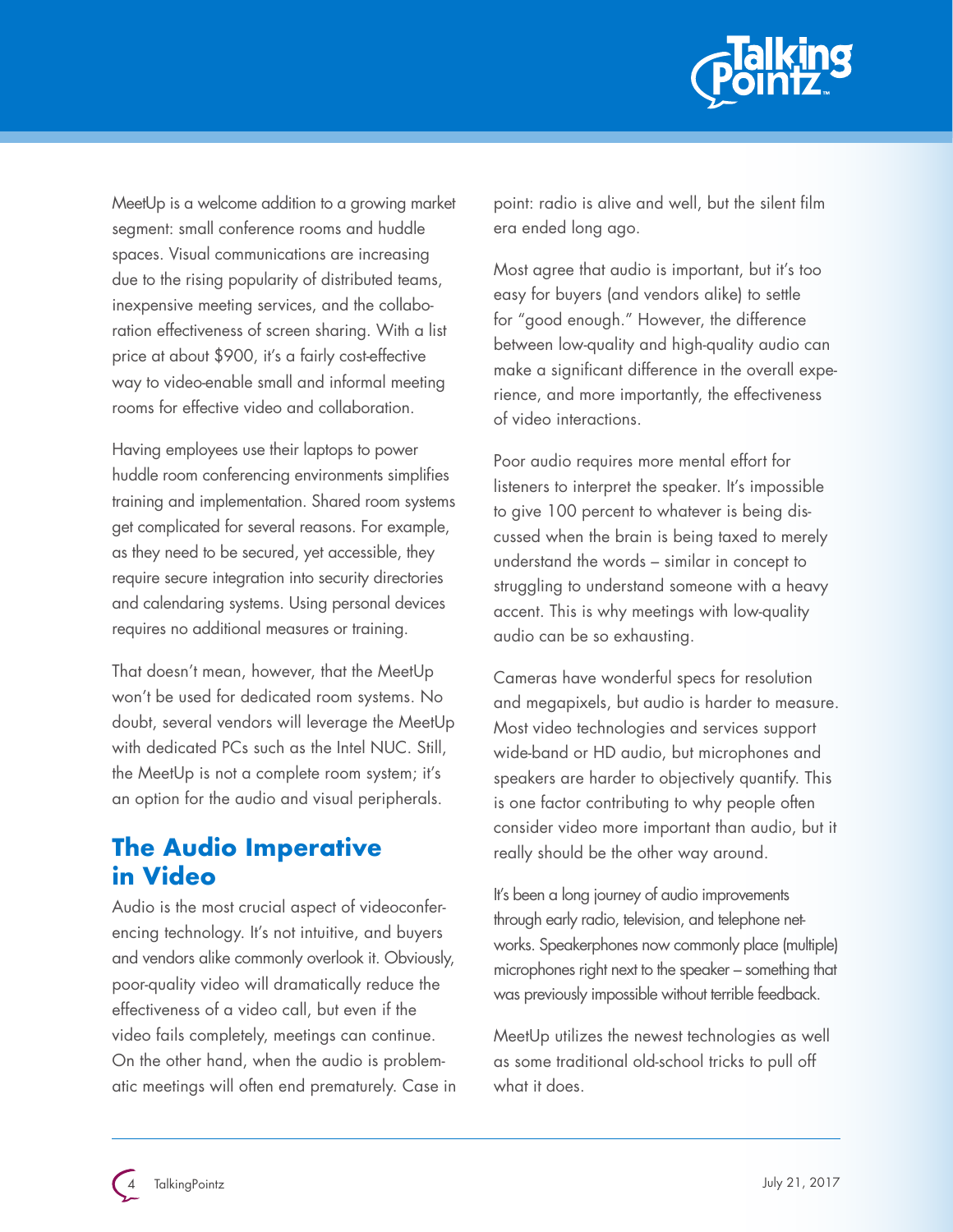

## **A Closer Look External**

MeetUp is a single capsule device, 15.5" wide and about 4" high. It has a large, moveable lens in the center with a mattefinish grille covering the speaker and



microphones. The device sports a built-in bracket that can be used for shelf-top or wall-mounted installations. An available kit for set-top installation uses a display's VESA mounts.



There are three small ports on the back of the MeetUp: the USB-C port for connection to a computer, a port for an optional expansion microphone, and a DC power input. A single button on the back, for pairing the remote control, sits alongside an anti-theft Kensington security slot. The unit's single LED light shines white when ready or red when the microphone is muted.

Also included is a 3.25-inch-square wireless remote. It looks more similar to a coaster than a traditional remote because, like a coaster, it's used while sitting on the table. It uses RF instead of IR, so it doesn't need to be pointed at the device. The remote offers basic controls such as pan, tilt, and zoom; three presets; volume; and some basic call controls.



MeetUp comes with everything needed to set up a room system (except a display and a computer). The package includes a 5-meter USB-A to USB-C cable, power adapter, and coin-style batteries for the remote.

Overall, MeetUp appears well designed. It's mostly metal with some plastic bits that blend in. The mounting bracket is a clever design that swivels for either wall or countertop use and has no plans to let go of the MeetUp. It looks nice, and neither the unit nor the remote is intimidating.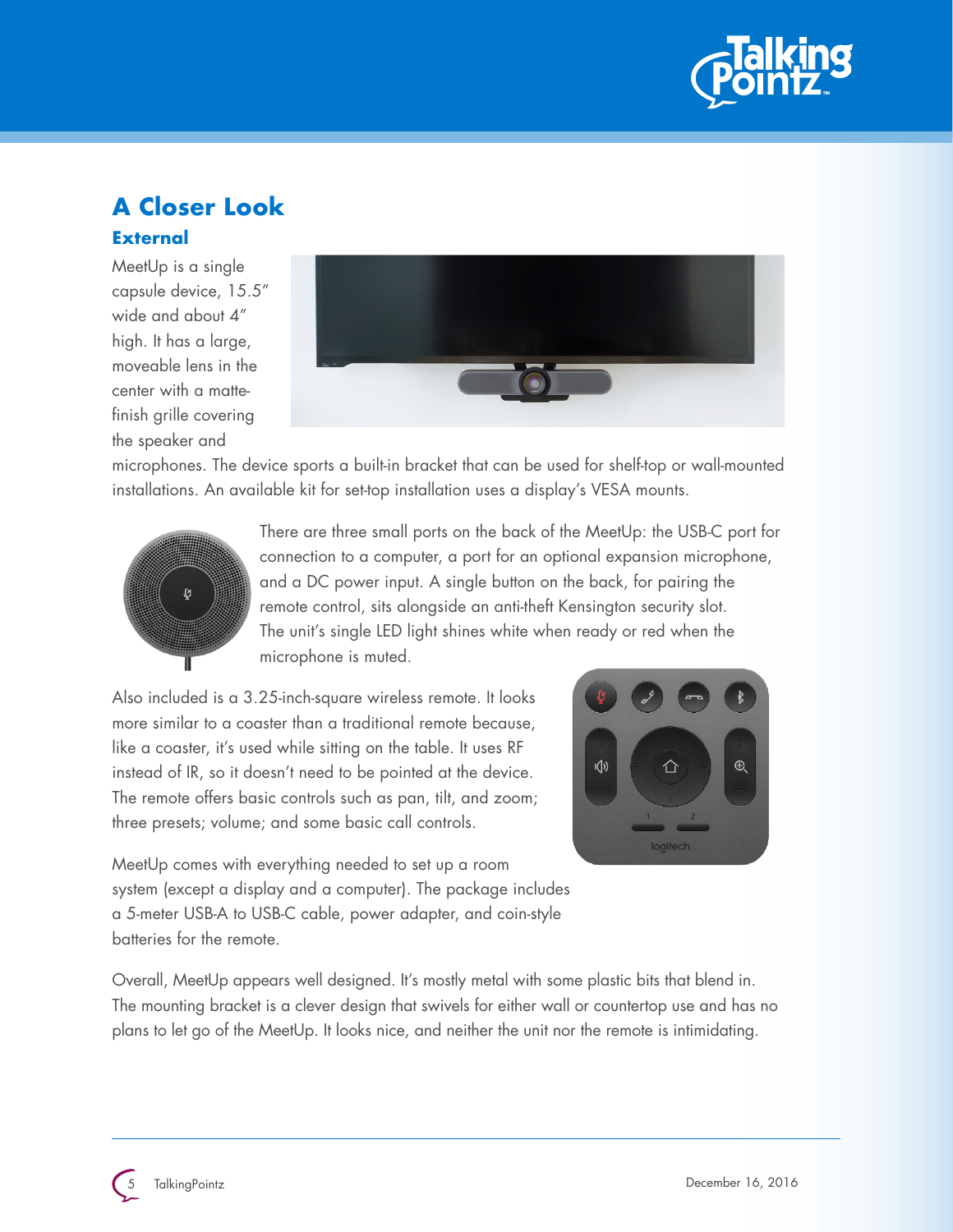



#### **Inside**

Inside the MeetUp's housing, some impressive technology backs up its sleek appearance. The camera offers 4K resolution and a 13-megapixel sensor (similar to the previously announced BRIO) combined with a wide lens giving it a 120-degree field of view.

Most video cameras offer narrower fields of view that are more appropriate for personal use (webcam) or larger rooms. The MeetUp is targeted at the burgeoning huddle room environment. Smaller rooms often have the table closer to the camera, so a wider field of view is necessary. If 120 degrees isn't wide enough, the MeetUp's motorized pan gives an additional 50 degrees of view, allowing the MeetUp to cover a total 170 degrees of left-to-right visibility.

What appears to be missing from the camera is an optical zoom. Conventional wisdom holds that digital zoom compromises quality. While that's an undeniable fact, it isn't relevant with the MeetUp. Since the MeetUp's camera has 4K resolution, the 5x zoom will rarely compromise native 1080p resolution. With MeetUp, digital zoom becomes a feature that reduces moving parts and costs while improving reliability.

The MeetUp's microphones use a technique known as broadside beamforming that uses advanced algorithms to separate the active speaker from background noise. We found it picked up audio nicely and clearly, better than many table-top solutions even though the microphones were farther away.

Using multiple microphones for beamforming is common, but implementation and effectiveness vary. Beamforming is all about acting upon tiny differences each microphone detects. Logitech's software analyzes these differences to isolate the active speaker – at any location and any frequency – and then deadens remaining sounds. MeetUp even passed the potato chip test by muffling bag and crunch sounds. (Finally, a video solution that acknowledges you can't eat just one!)

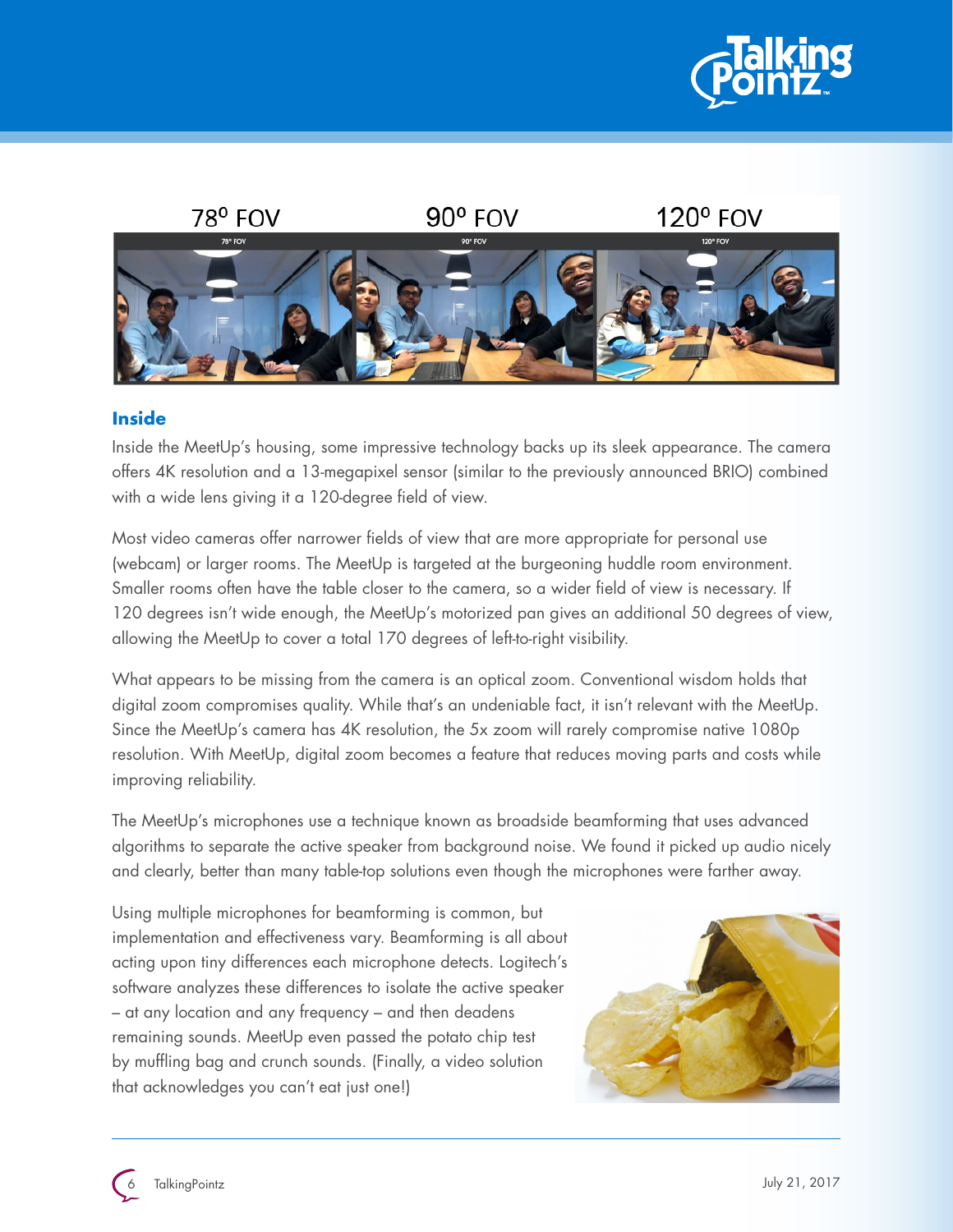

When facing MeetUp, the custom-tuned speaker is on the left side, contained within a mechanically isolated chamber. Speakers in all-in-one devices create challenges in echo-cancellation and image shake. Speakerphones usually solve this with simple insulation to deaden vibration, but that wouldn't be sufficient with MeetUp's larger room speaker, beamforming microphones and 4K camera that's just a few inches away. Instead, a mechanically isolated chamber ensures sound vibrations don't interfere.

On the right side (behind the grille), three microphones are configured in a horizontal array. As MeetUp is designed for a front-of-room location, the microphones are optimized to pick up sound

from its front. This placement also mitigates interference from echoes bouncing off the wall behind it.

Lastly, the MeetUp also supports Bluetooth. The primary use case will be the mobile app for a remote control, but that seems like a cumbersome extravagance compared to the actual remote, though it provides a backup solution for a lost remote or dead batteries.

The MeetUp is evidence that audiovisual peripherals are evolving – as is Logitech. MeetUp offers a symphony of improvements over previous ConferenceCams including speaker chamber isolation, beamforming algorithms, improved full duplex performance, automatic gain improvements, and more. Combine this with a 4K/13-megapixel/120˚ camera, and the result is trailblazing performance for less than \$1,000.

## **Test-Drive Findings**

Setting up MeetUp is quick and easy. You are likely going to spend more time mounting the unit than configuring it. We simply placed it on the countertop in front of the TV. MeetUp requires a USB connection plus separate power. There are no drivers and no software to install. MeetUp connects to the PC with a single connection. Note: The PC's video connection goes directly to the display unit, not to MeetUp.

There are only a few things to do on the PC after connecting it to MeetUp, and all are optional. One is to select MeetUp as the default microphone, speaker, and camera. Users may also want to program the camera presets. Also within settings,



users may want to make some camera adjustments. If you need more detail on the setup, you can consult the handy startup guide with pictures.

MeetUp worked seamlessly with each of the applications tested, including WebEx, Skype for Business, and Zoom – each saw MeetUp instantly.

We tested MeetUp in a standard front-of-room installation. We threw at it high, low, belligerent, and soft voices. We even had a mock argument that perhaps went a little too far. The microphones picked up everything – well, at least everything we intended it to pick up. The artificial noise and music in the background were properly deadened.